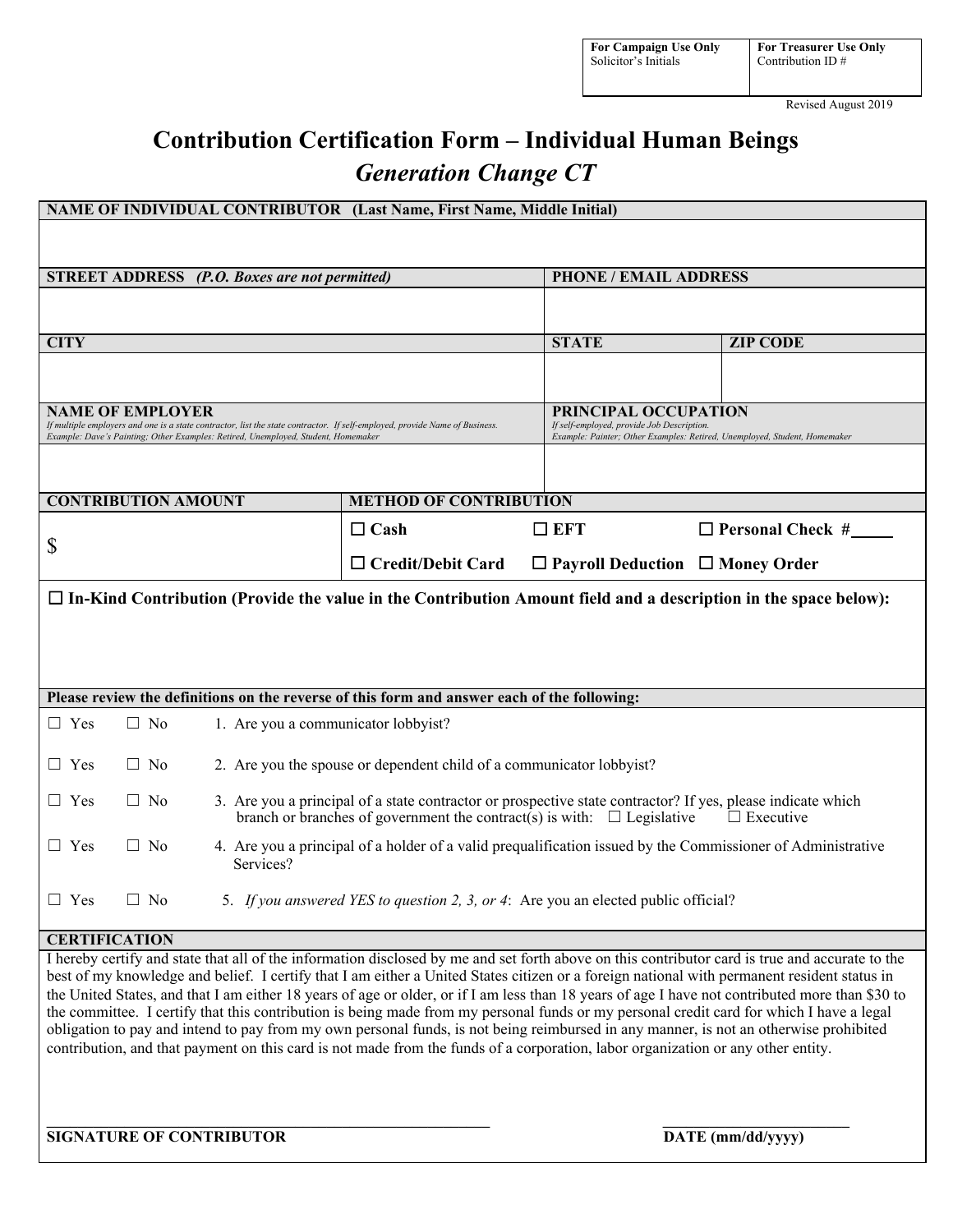The committee should obtain a certification from each contributor for each contribution and maintain the certification, as well as copies of any checks, money orders, bank statements, etc., as part of the committee's internal records. Upon receiving a contribution, the committee treasurer should review the information on the form to make sure it is complete. Where an individual is executing a contribution on behalf of a person (i.e. a corporation or non-profit group), the individual signing the certification at the end of the form may provide the person's business address and phone number, rather than his or her own residential contact information, if the individual may be contacted at that address and phone number. Post office boxes are not permitted.

If the contributor is an individual human being making a contribution from personal funds, the name of the individual's employer and the principal occupation should be recorded for contributions over \$100 (in the aggregate), and absolutely must be recorded for contributions over \$1,000 (aggregate). If a contributor who is required to record the name of employer and principal occupation on the certification form fails to do so, or if a contributor fails to disclose status as lobbyist or a member of the immediate family of a lobbyist, the committee treasurer should (1) not later than three days after receiving the contribution, send the contributor a request for the certification by certified mail, return receipt requested; (2) not deposit the contribution until the certification is received; and (3) return the contribution to the contributor if the contributor does not submit the certification not later than fourteen days after the treasurer's written request or at the end of the reporting period in which the contribution was received, whichever is later. *See* General Statutes § 9-608 (c) (1) – (2).

"Person": individual, committee, firm, partnership, organization, association, syndicate, company trust, corporation, limited liability company or any other legal entity of any kind but does not mean the state or any political or administrative subdivision of the state. General Statutes § 9-601 (10).

# **Nesting Doll Provision: Twelve Months Before the Date of a Primary or General Election**

Generally, if an independent expenditure only political committee makes or obligates to make an independent expenditure in the form of a communication on or after the date that is ninety days immediately prior to the applicable primary or election, the communication's disclaimer must contain the names of the persons who made the top five largest aggregate contributions (exceeding \$5,000) during the twelve month period prior to the applicable primary or election. If any of those top five contributors required to be disclosed in the attribution of the relevant communication itself received a covered transfer, the committee must disclose the five largest covered transfers (if any) received by that contributor during the twelve month period prior to the applicable primary or election. For purposes of calculating when this twelve month period begins, for example, if the date of a primary is August 12, the twelve-month period prior begins on August 12 of the previous year. *See* General Statutes § 9-621, SEEC Advisory Opinion 2014-02 (Disclosure of Expenditures in Campaign Finance Statements Pursuant to Public Act 13-180). Also, note that there are several broad exceptions to the requirement for a contributor to disclose the top five covered transfers; please pay careful attention to the questions on the contributor form in the section for Disclosure of Top Five Covered Transfers (Nesting Dolls) to see if these exceptions apply.

**"Covered transfer"**: any donation, transfer or payment of funds by a person to another person if the person receiving the donation, transfer or payment makes independent expenditures or transfers funds to another person who makes independent expenditures. The term "covered transfer" does not include: (i) A donation, transfer or payment made by a person in the ordinary course of any trade or business; (ii) A donation, transfer or payment made by a person, if the person making the donation, transfer or payment prohibited the use of such donation, transfer or payment for an independent expenditure or a covered transfer and the recipient of the donation, transfer or payment agreed to follow the prohibition and deposited the donation, transfer or payment in an account which is segregated from any account used to make independent expenditures or covered transfers; (iii) Dues, fees or assessments that are transferred between affiliated entities and paid by individuals on a regular, periodic basis in accordance with a per-individual calculation that is made on a regular basis; (iv) For purposes of this subdivision, "affiliated" means (I) the governing instrument of the entity requires it to be bound by decisions of the other entity; (II) the governing board of the entity includes persons who are specifically designated representatives of the other entity or who are members of the governing board, officers, or paid executive staff members of the other entity, or whose service on the governing board is contingent upon the approval of the other entity; or (III) the entity is chartered by the other entity. "Affiliated" includes entities that are an affiliate of the other entity or where both of the entities are an affiliate of the same entity. *See* General Statutes § 9-601 (29).

### **State Contractor Contribution Limitations**

Connecticut General Statutes § 9-612 (f) (2) (A), provides in part that no state contractor, prospective state contractor, principal of a state contractor or principal of a prospective state contractor, with regard to a state contract or state contract solicitation with or from a state agency in the executive branch or quasi-public *agency* or a holder, or principal of a holder of a valid prequalification certificate, shall make a contribution . . . to a *political committee authorized to make* expenditures to or for the benefit of candidates for the offices of Governor, Lieutenant Governor, Attorney General, State Comptroller, Secretary of the State or State Treasurer. Connecticut General Statutes § 9-612 (f) (2) (B), provides in part that no state contractor, prospective state contractor, principal of a state contractor or principal of a prospective state contractor, with regard to a state contract or state contract solicitation with or from the General Assembly or a holder, or principal of a holder of a valid prequalification certificate, shall make a contribution . . . to a political committee authorized to make expenditures to or for the *benefit of candidates for the of ices of state senator and state representative*. This means that:

- If an independent expenditure only political committee is authorized to make independent expenditures for the benefit of both statewide and General Assembly candidates, it cannot receive contributions from a state contractor, prospective state contractor, principal of a state contractor or principal of a prospective state contractor with respect to a contract with a state agency in the executive branch, a quasi-public agency, or the General Assembly, or a holder or principal of a holder of a valid prequalification certification issued by the Commissioner of Administrative services.
- If an independent expenditure only political committee is authorized to make independent expenditures for the benefit of only General Assembly candidates, it cannot receive contributions from a state contractor, prospective state contractor, principal of a state contractor or principal of a prospective state contractor with respect to a contract with the General Assembly, or a holder or principal of a holder of a valid prequalification certification issued by the Commissioner of Administrative services.
- If an independent expenditure only political committee is authorized to make independent expenditures for the benefit of only statewide candidates, it cannot receive contributions from a state contractor, prospective state contractor, principal of a state contractor or principal of a prospective state contractor with respect to a state agency in the executive branch or a quasi-public agency, or a holder or principal of a holder of a valid prequalification certification issued by the Commissioner of Administrative services.

There is a statutory "right to cure" period of at least thirty days which provides that no legal consequences arise if an improper state contractor contribution is returned by the recipient committee treasurer within thirty days of receipt of the contribution or by the campaign report filing date corresponding with the reporting period in which the contribution was made, whichever is later. *See* General Statutes § 9-612 (f) (2) (C).

Please Note: The state contractor contribution ban does not apply to an individual who is a principal of a state contractor or prospective state contractor who is an **elected public official**. *See* General Statutes § 9-612 (f) (4).